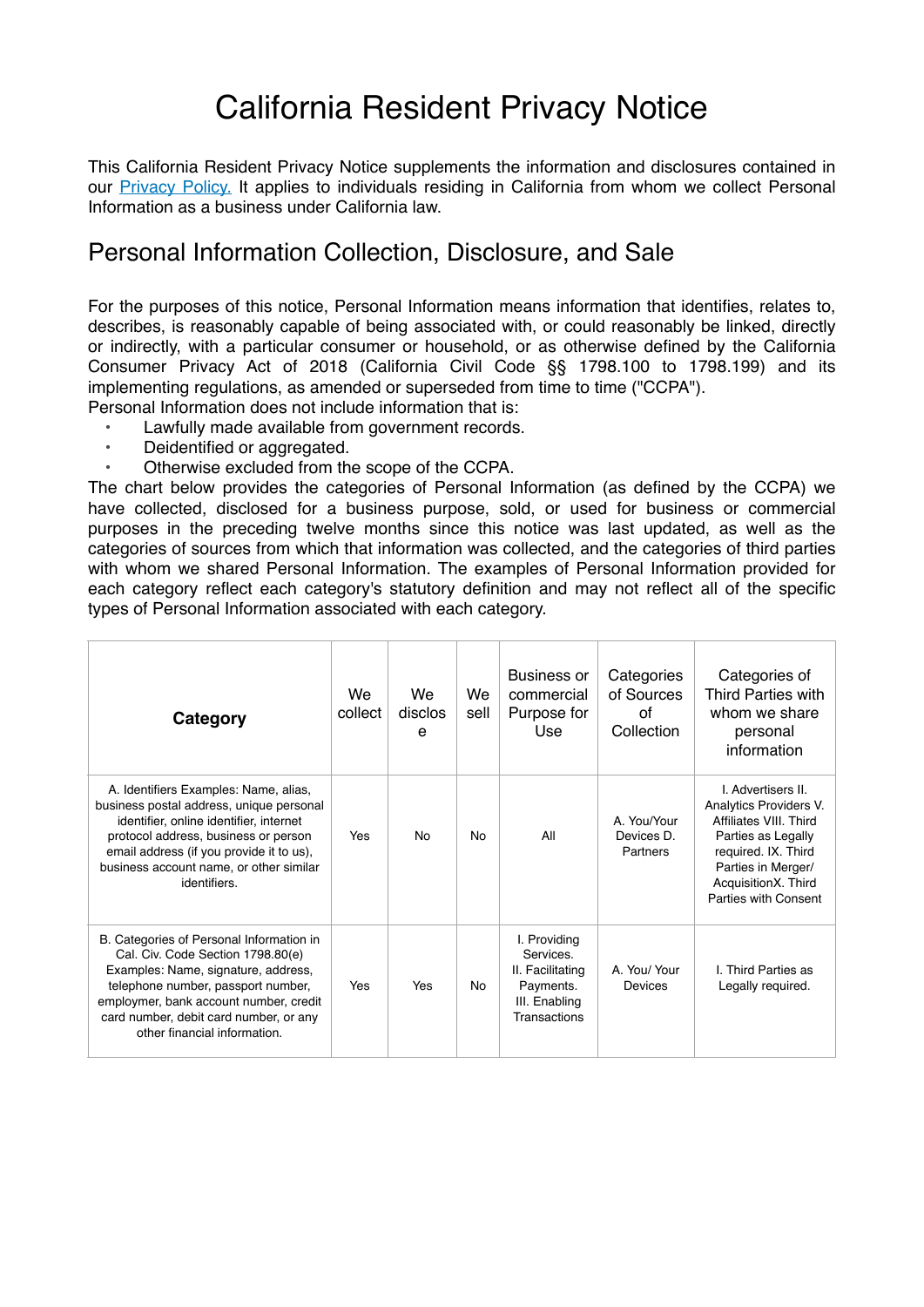| C. Characteristics of Protected<br>Classifications under California or<br>Federal Law Examples: Race or color,<br>ancestry or national origin, religion or<br>creed, age (over 40), mental or physical<br>disability, sex (including gender and<br>pregnancy, childbirth, breastfeeding or<br>related medical conditions), sexual<br>orientation, gender identity or expression,<br>medical condition, genetic information,<br>marital status, military and veteran status.                                                                                                                                                                        | No  | N/A | N/A | N/A                                                                | N/A                    | N/A                                                                                                                                                                                                          |
|----------------------------------------------------------------------------------------------------------------------------------------------------------------------------------------------------------------------------------------------------------------------------------------------------------------------------------------------------------------------------------------------------------------------------------------------------------------------------------------------------------------------------------------------------------------------------------------------------------------------------------------------------|-----|-----|-----|--------------------------------------------------------------------|------------------------|--------------------------------------------------------------------------------------------------------------------------------------------------------------------------------------------------------------|
| D. Commercial Information Examples:<br>Records of personal property, products or<br>services purchased, obtained, or<br>considered, or other purchasing or<br>consuming histories or tendencies.                                                                                                                                                                                                                                                                                                                                                                                                                                                   | No  | N/A | N/A | N/A                                                                | N/A                    | N/A                                                                                                                                                                                                          |
| E. Biometric Information Examples:<br>Physiological, biological, or behavioral<br>characteristics, including DNA, that can<br>be used, singly or in combination with<br>each other or with other identifying data,<br>to establish individual identity, such as<br>imagery of the iris, retina, fingerprint,<br>face, hand, palm, vein patterns, and voice<br>recordings, from which an identifier<br>template, such as a faceprint, a minutiae<br>template, or a voiceprint, can be<br>extracted, and keystroke patterns or<br>rhythms, gait patterns or rhythms, and<br>sleep, health, or exercise data that<br>contain identifying information. | No  | N/A | N/A | N/A                                                                | N/A                    | N/A                                                                                                                                                                                                          |
| F. Internet or Other Electronic Network<br>Activity Information Examples: Browsing<br>history, search history, and information<br>regarding a consumer's interaction with<br>an internet website, application or<br>advertisement.                                                                                                                                                                                                                                                                                                                                                                                                                 | Yes | Yes |     | 1. Providing<br>Services<br>5. Marketing<br>6. Personalizati<br>on | A. You/Your<br>Devices | I. Advertisers II.<br>Analytics Providers V.<br>AffiliatesVI. Vendors<br>VIII. Third Parties as<br>Legally Required IX.<br>Third Parties in<br>Merger/Acquisition X.<br><b>Third Parties with</b><br>Consent |
| G. Geolocation Data Example: Precise<br>physical location.                                                                                                                                                                                                                                                                                                                                                                                                                                                                                                                                                                                         | No  | N/A | N/A | N/A                                                                | N/A                    | N/A                                                                                                                                                                                                          |
| H. Sensory Information Examples: Audio,<br>electronic, visual, thermal, olfactory, or<br>similar information.                                                                                                                                                                                                                                                                                                                                                                                                                                                                                                                                      | No  | N/A | N/A | N/A                                                                | N/A                    | N/A                                                                                                                                                                                                          |
| I. Professional or employment-related<br>information Examples: Job application or<br>resume information, past and current job<br>history, and job performance information.                                                                                                                                                                                                                                                                                                                                                                                                                                                                         | No  | N/A | N/A | N/A                                                                | N/A                    | N/A                                                                                                                                                                                                          |
| J. Non-Public Education Information (as<br>defined in 20 U.S.C. 1232g; 34 C.F.R.<br>Part 99) Examples: Records that are<br>directly related to a student maintained by<br>an educational agency or institution or by<br>a party acting for the agency or<br>institution.                                                                                                                                                                                                                                                                                                                                                                           | No  | N/A | N/A | N/A                                                                | N/A                    | N/A                                                                                                                                                                                                          |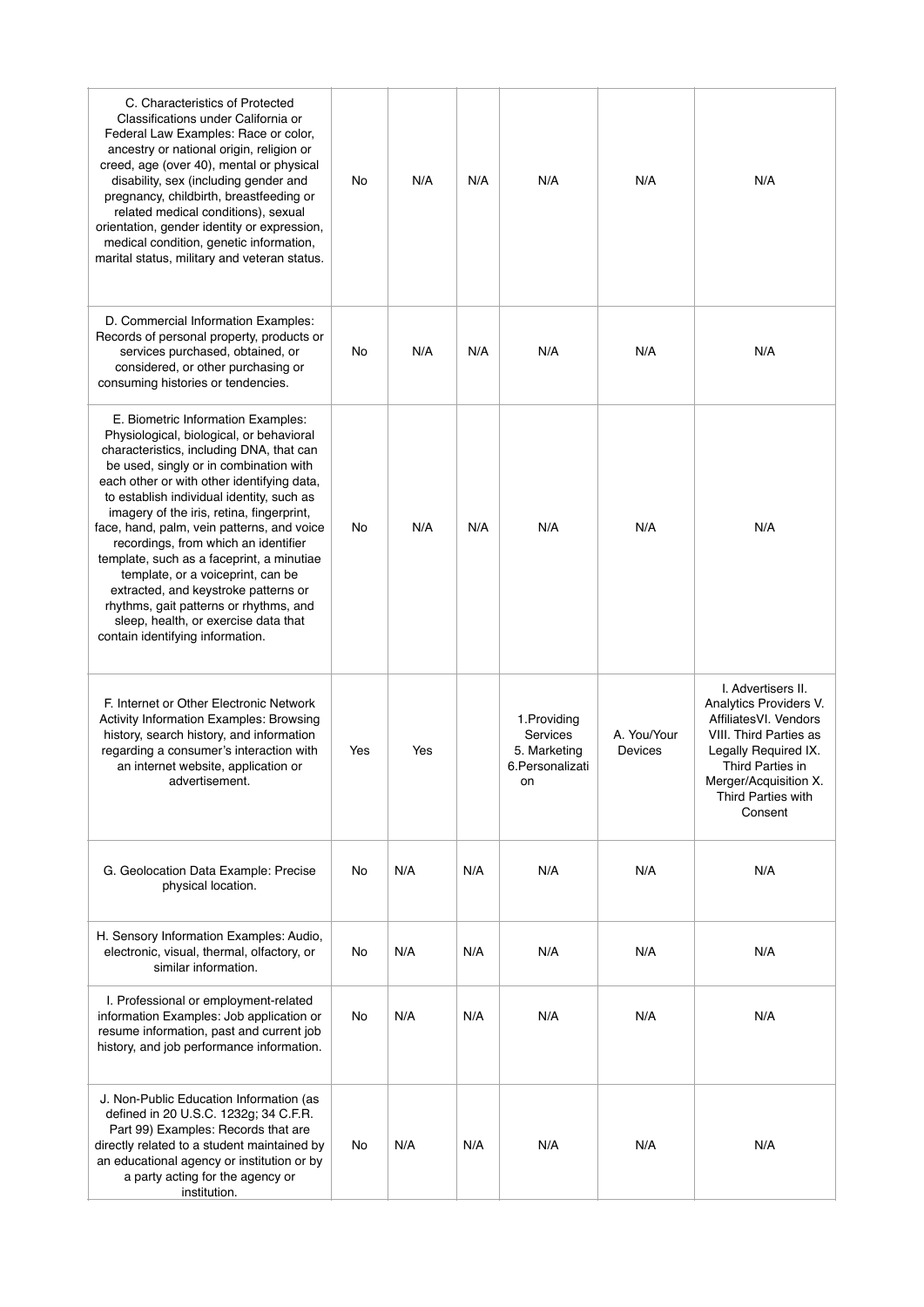| K. Inferences Drawn from Personal<br>Information Examples: Consumer profiles<br>reflecting a consumer's preferences,<br>characteristics, psychological trends,<br>preferences, predispositions, behavior,<br>attitudes, intelligence, abilities, and<br>aptitudes. | Yes | Yes | No | 5. Marketing6.<br>Personalizatio<br>n<br>17. Contracting<br><b>Vendors</b><br>18. Research<br>19. Product<br>Improvement<br>20. Enabling<br>Transactions<br>21. Notified<br>Purpose | A. You/Your<br>Devices B.<br>Affiliates C.<br>Resellers D.<br>Partners E.<br>Public | I. Advertisers II.<br><b>Analytics Providers V.</b><br>Affiliates VIII. Third<br>Parties as Legally<br>required IX. Third<br>Parties in Merger/<br>Acquisition X. Third<br>Parties with Consent |
|--------------------------------------------------------------------------------------------------------------------------------------------------------------------------------------------------------------------------------------------------------------------|-----|-----|----|-------------------------------------------------------------------------------------------------------------------------------------------------------------------------------------|-------------------------------------------------------------------------------------|-------------------------------------------------------------------------------------------------------------------------------------------------------------------------------------------------|
|--------------------------------------------------------------------------------------------------------------------------------------------------------------------------------------------------------------------------------------------------------------------|-----|-----|----|-------------------------------------------------------------------------------------------------------------------------------------------------------------------------------------|-------------------------------------------------------------------------------------|-------------------------------------------------------------------------------------------------------------------------------------------------------------------------------------------------|

## Use of Personal Information

We collect, use, and disclose your Personal Information in accordance with the specific business and commercial purposes below:

- 1. Providing Services: Providing our services.
- 2. Communicating: Communicating with you, providing you with updates and other information relating to our services, providing information that you request, responding to comments and questions, and otherwise providing customer support.
- 3. Social Network Support: Updating your status on social networks, sending messages on your behalf to your social networks, and providing other features and services to you.
- 4. Connecting Third Party Services: Facilitating the connection of third party services or applications, such as social networks.
- 5. Marketing: Marketing purposes, such as developing and providing promotional and advertising materials that may be useful, relevant, valuable or otherwise of interest to you.
- 6. Personalization: Personalizing your experience on our services such as presenting tailored content.
- 7. Sending Messages: Sending you text messages or push notifications.
- 8. Facilitating Payments: Facilitating transactions and payments.
- 9. Deidentification and Aggregation: De-identifying and aggregating information collected through our services and using it for any lawful purpose.
- 10. Processing Applications: Processing your job application.
- 11. Safety Issues: Responding to trust and safety issues that may arise.
- 12. Compliance: For compliance purposes, including enforcing our Terms of Service or other legal rights, or as may be required by applicable laws and regulations or requested by any judicial process or governmental agency.
- 13. Auditing Interactions: Auditing related to a current interaction with you and concurrent transactions, including, but not limited to, counting ad impressions to unique visitors, verifying positioning and quality of ad impressions, and auditing compliance with this specification and other standards.
- 14. Fraud and Incident Prevention: Detecting security incidents, protecting against malicious, deceptive, fraudulent, or illegal activity, and prosecuting those responsible for that activity.
- 15. Debugging: Debugging to identify and repair errors that impair existing intended functionality.
- 16. Transient Use: Short-term, transient use.
- 17. Contracting Vendors: Contracting with service providers to perform services on our behalf or on their behalf, including maintaining or servicing accounts, providing customer service, processing or fulfilling orders and transactions, verifying customer information, processing payments, providing financing, providing advertising or marketing services, providing analytic services, or providing similar services on behalf of the business or service provider.
- 18. Research: Undertaking internal research for technological development and demonstration.
- 19. Product Improvement: Undertaking activities to verify or maintain the quality or safety of our services, and to improve, upgrade, or enhance our services.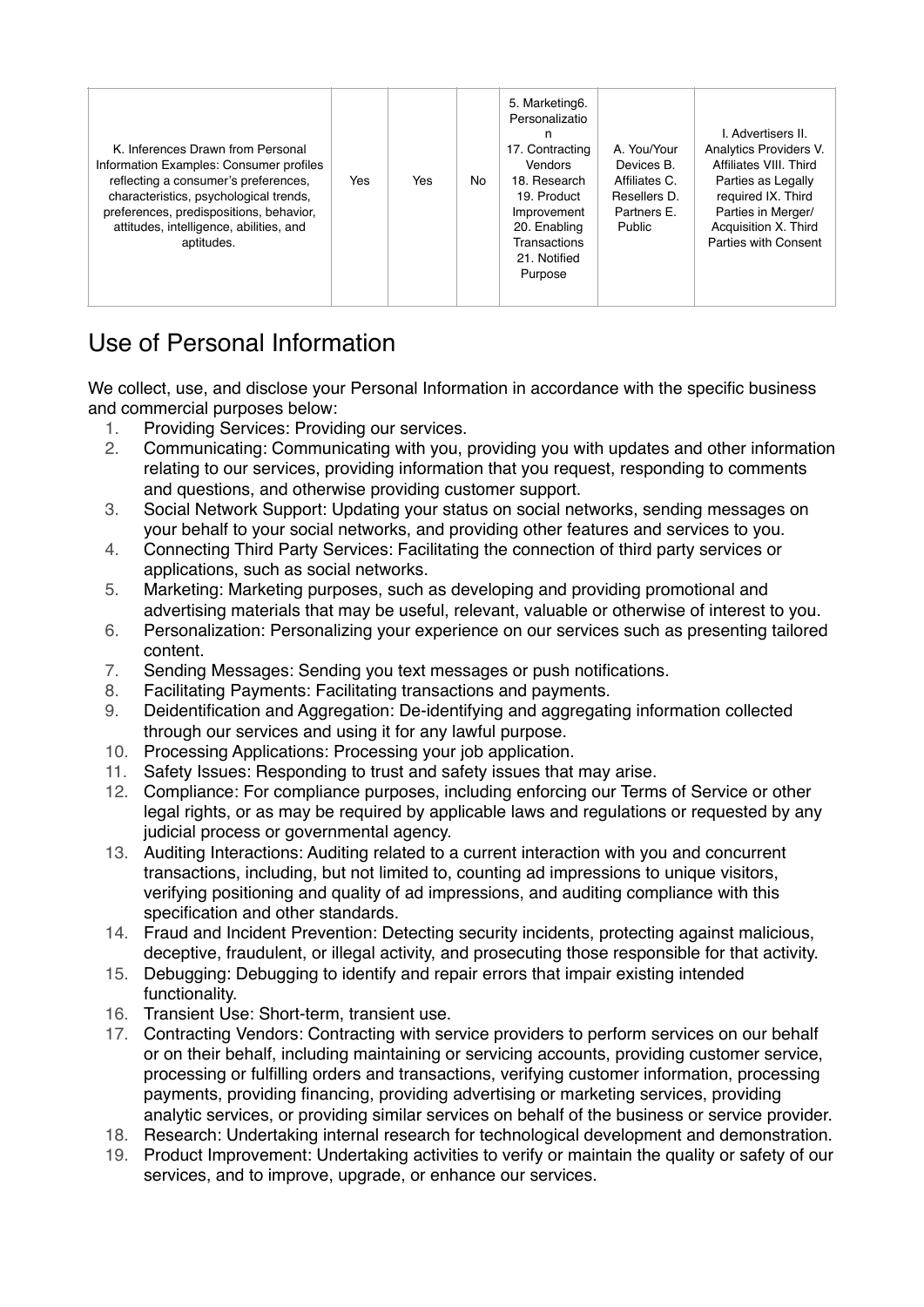- 20. Enabling Transactions: Otherwise enabling or effecting, directly or indirectly, a commercial transaction.
- 21. Notified Purpose: For other purposes for which we provide specific notice at the time the information is collected.

### Collection and Disclosure of Your Personal Information

In the preceding twelve months since this notice was last updated, we have collected Personal Information from the following categories of sources:

A. You/Your Devices: You or your devices directly.

- B. Affiliates: Affiliates.
- C. Resellers: Consumer data resellers.
- D. Partners: Business partners.
- E. Public Sources: Publicly accessible sources.

Pursuant to our [Privacy Policy,](https://dream.spods.dev/Privacy&Cookie_Policies.pdf) we share your Personal Information with the following categories of third parties:

- I. Advertisers: Advertising networks.
- II. Analytics Providers: Data analytics providers.
- III. OS/Platform Provider: Operating systems and platforms.
- IV. Social Networks: Social networks.

V. Affiliates: Affiliates.

VI. Vendors: Vendors and service providers.

VII. Integrated Third Parties: Third parties integrated into our services.

VIII. Third Parties as Legally Required: Third parties as required by law and similar disclosures.

IX. Third Parties in Merger/Acquisition: Third parties in connection with a merger, sale, or asset transfer.

X. Third Parties with Consent: Other third parties for whom we have obtained your permission to disclose your Personal Information.

#### Your California Privacy Rights

If you are a California resident, you may exercise the following rights.

Right to Know and Access. You may submit a verifiable request for information regarding the: (1) categories of Personal Information collected, sold, or disclosed by us; (2) purposes for which categories of Personal Information are collected or sold by us; (3) categories of sources from which we collect Personal Information; and (4) specific pieces of Personal Information we have collected about you during the past twelve months. Right to Delete. Subject to certain exceptions, you may submit a verifiable request that we delete Personal Information about you that we have collected from you. Click here to request deletion of your Personal Information.

Verification. Requests for access to or deletion of Personal Information are subject to our ability to reasonably verify your identity in light of the information requested and pursuant to relevant CCPA requirements, limitations, and regulations.

Right to Equal Service and Price. You have the right not to receive discriminatory treatment for the exercise of your CCPA privacy rights, subject to certain limitations.

Shine the Light. You may request information once per calendar year about our disclosures of certain categories of Personal Information to third parties for their direct marketing purposes. Such requests must be submitted to us in writing using the Contact Information section below.

Submit Requests. To exercise your rights under the CCPA, please use the link above, send an email via our Contact Information section, or email us at [spods.app@gmail.com](mailto:spods.app@gmail.com?subject=CCPA).

Authorizing an Agent: To authorize an agent to make a request to know or delete on your behalf, please send us a written and signed authorization send us a written and signed authorization.

#### **Minors**